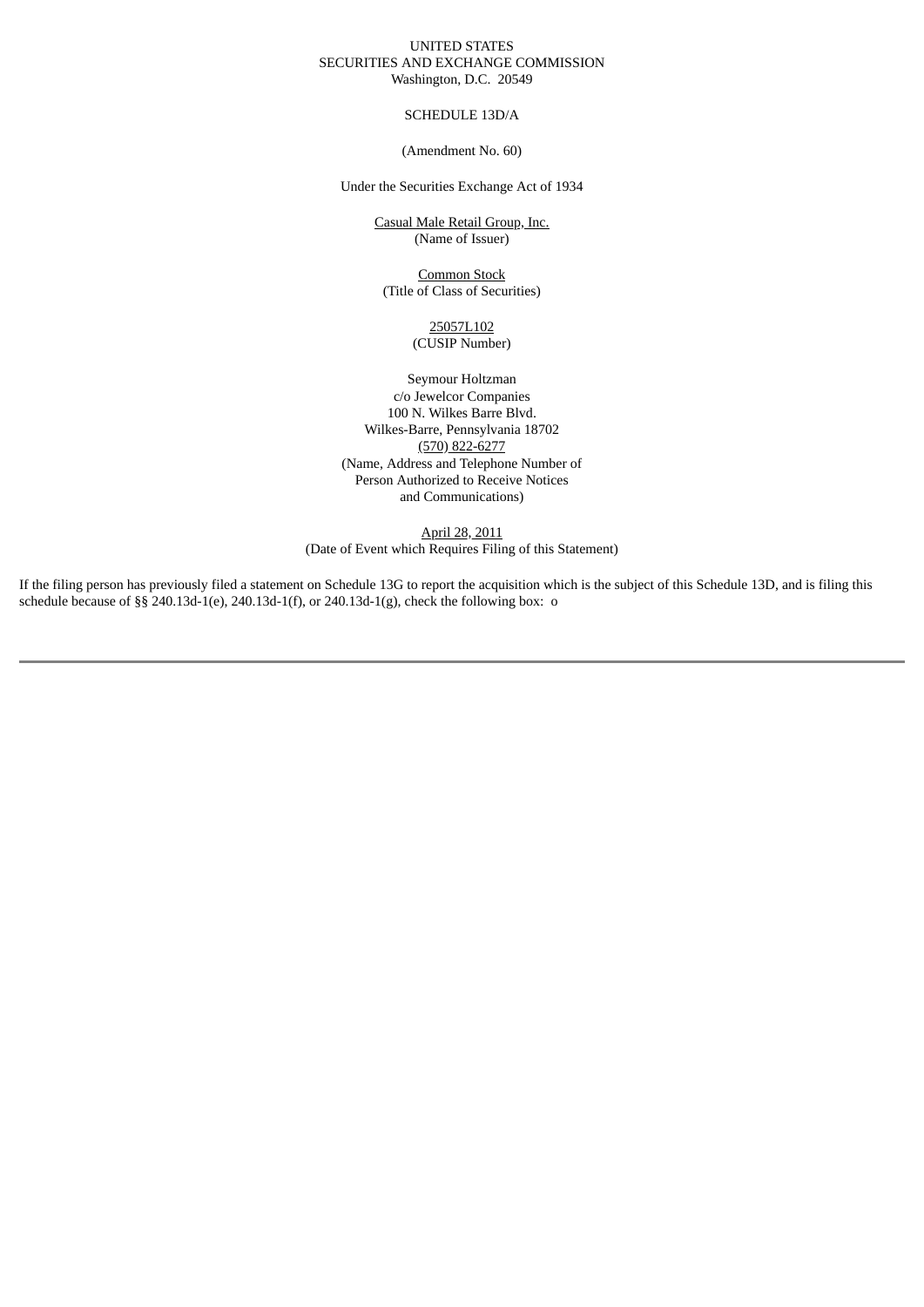## 1) **NAME OF REPORTING PERSON S.S. OR I.R.S. IDENTIFICATION NO. OF ABOVE PERSON**

|               | Seymour Holtzman                     |                                                                                         |                  |
|---------------|--------------------------------------|-----------------------------------------------------------------------------------------|------------------|
| 2)            |                                      | <b>CHECK THE APPROPRIATE BOX IF A MEMBER OF A GROUP</b>                                 |                  |
|               |                                      |                                                                                         | $(a)$ o<br>(b) x |
| 3)            | <b>SEC USE ONLY</b>                  |                                                                                         |                  |
| 4)            | <b>SOURCE OF FUNDS</b>               |                                                                                         |                  |
|               | PF                                   |                                                                                         |                  |
| 5)            |                                      | CHECK BOX IF DISCLOSURE OF LEGAL PROCEEDINGS IS REQUIRED PURSUANT TO ITEMS 2(d) OR 2(e) |                  |
|               |                                      |                                                                                         | 0                |
| 6)            |                                      | <b>CITIZENSHIP OR PLACE OF ORGANIZATION</b>                                             |                  |
|               | <b>United States of America</b>      |                                                                                         |                  |
|               |                                      | $\overline{7}$<br><b>SOLE VOTING POWER</b>                                              |                  |
|               |                                      | 5,653,769(1)                                                                            |                  |
|               | <b>NUMBER OF</b>                     | <b>SHARED VOTING POWER</b><br>$\overline{8}$                                            |                  |
| <b>SHARES</b> | <b>BENEFICIALLY</b>                  | $\mathbf{0}$                                                                            |                  |
|               | <b>OWNED BY</b>                      | <b>SOLE DISPOSITIVE POWER</b><br>9)                                                     |                  |
|               | <b>EACH REPORTING</b><br>PERSON WITH | 5,653,769(1)                                                                            |                  |
|               |                                      | <b>SHARED DISPOSITIVE POWER</b><br>$\overline{10}$                                      |                  |
|               |                                      | $\mathbf{0}$                                                                            |                  |
| 11)           |                                      | AGGREGATE AMOUNT BENEFICIALLY OWNED BY EACH REPORTING PERSON                            |                  |
|               | 5,653,769 $(1)$ - See Item 5         |                                                                                         |                  |
| 12)           |                                      | <b>CHECK BOX IF THE AGGREGATE AMOUNT IN ROW (11) EXCLUDES CERTAIN SHARES</b>            |                  |
|               |                                      |                                                                                         | $\Omega$         |
| 13)           |                                      | PERCENT OF CLASS REPRESENTED BY AMOUNT IN ROW (11)                                      |                  |
|               | 11.45%                               |                                                                                         |                  |
| 14)           | <b>TYPE OF REPORTING PERSON</b>      |                                                                                         |                  |
|               | IN                                   |                                                                                         |                  |

(1) Includes options to purchase an aggregate of 1,610,000 shares of Common Stock, all of which are immediately exercisable and are directly beneficially owned by Mr. Holtzman. Also includes 77,800 shares of Common Stock owned by Jewelcor Management, Inc. Mr. Holtzman is an indirect controlling shareholder of Jewelcor Management, Inc.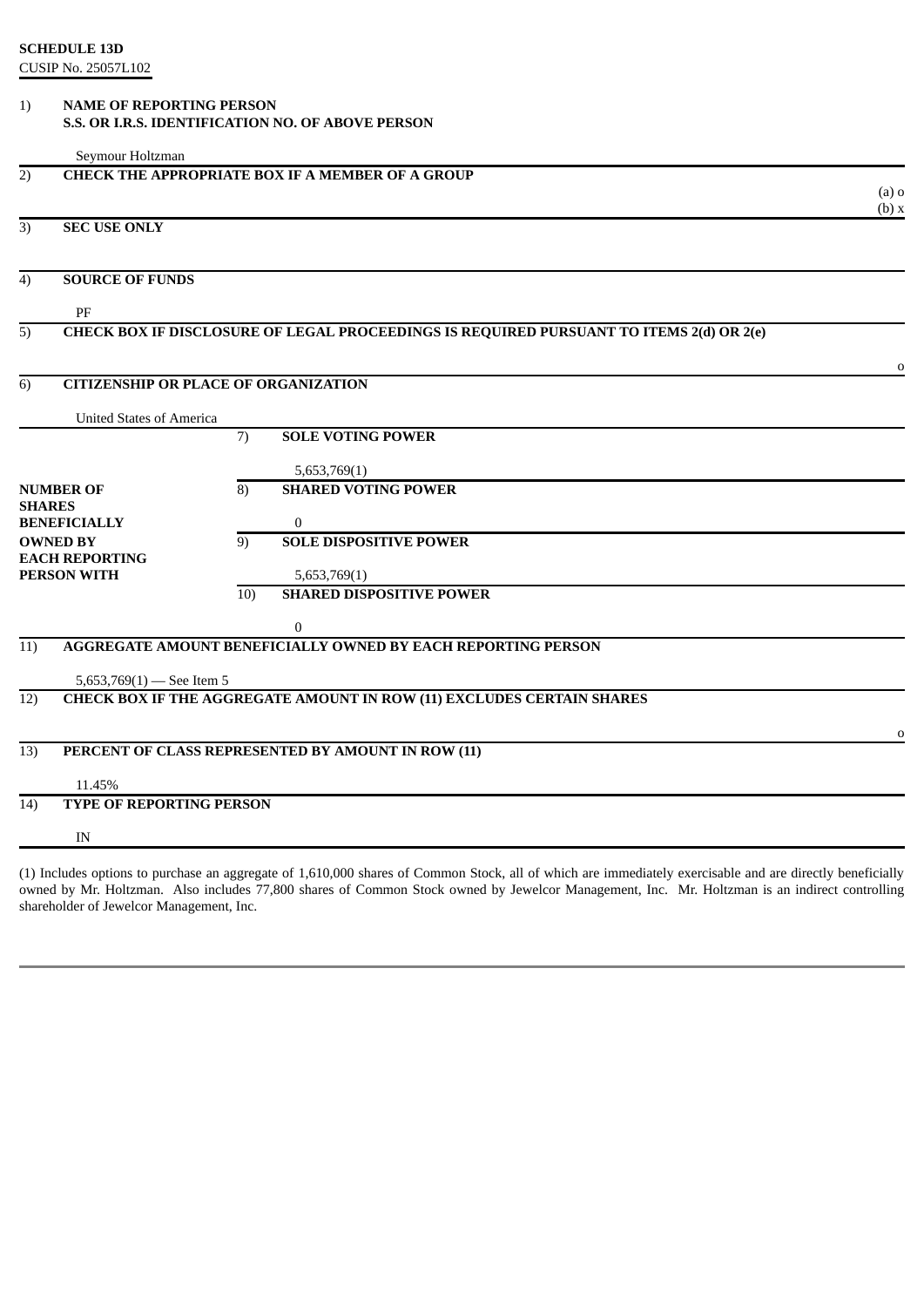## 1) **NAME OF REPORTING PERSON S.S. OR I.R.S. IDENTIFICATION NO. OF ABOVE PERSON**

|                                             | Evelyn Holtzman                             |     |                                                                                         |                  |
|---------------------------------------------|---------------------------------------------|-----|-----------------------------------------------------------------------------------------|------------------|
| 2)                                          |                                             |     | <b>CHECK THE APPROPRIATE BOX IF A MEMBER OF A GROUP</b>                                 | $(a)$ o<br>(b) x |
| 3)                                          | <b>SEC USE ONLY</b>                         |     |                                                                                         |                  |
| 4)                                          | <b>SOURCE OF FUNDS</b>                      |     |                                                                                         |                  |
|                                             | <b>NA</b>                                   |     |                                                                                         |                  |
| 5)                                          |                                             |     | CHECK BOX IF DISCLOSURE OF LEGAL PROCEEDINGS IS REQUIRED PURSUANT TO ITEMS 2(d) OR 2(e) |                  |
|                                             |                                             |     |                                                                                         |                  |
|                                             | <b>CITIZENSHIP OR PLACE OF ORGANIZATION</b> |     |                                                                                         | $\Omega$         |
| 6)                                          |                                             |     |                                                                                         |                  |
|                                             | <b>United States of America</b>             |     |                                                                                         |                  |
|                                             |                                             | 7)  | <b>SOLE VOTING POWER</b>                                                                |                  |
|                                             |                                             |     | $\Omega$                                                                                |                  |
| <b>NUMBER OF</b>                            |                                             | 8)  | <b>SHARED VOTING POWER</b>                                                              |                  |
| <b>SHARES</b><br><b>BENEFICIALLY</b>        |                                             |     | $\Omega$                                                                                |                  |
| <b>OWNED BY</b>                             |                                             | 9)  | <b>SOLE DISPOSITIVE POWER</b>                                                           |                  |
| <b>EACH REPORTING</b><br><b>PERSON WITH</b> |                                             |     | $\Omega$                                                                                |                  |
|                                             |                                             | 10) | <b>SHARED DISPOSITIVE POWER</b>                                                         |                  |
|                                             |                                             |     | 0                                                                                       |                  |

o

# 11) **AGGREGATE AMOUNT BENEFICIALLY OWNED BY EACH REPORTING PERSON**

See Item 5

12) **CHECK BOX IF THE AGGREGATE AMOUNT IN ROW (11) EXCLUDES CERTAIN SHARES**

# 13) **PERCENT OF CLASS REPRESENTED BY AMOUNT IN ROW (11)**

See Item 5

# 14) **TYPE OF REPORTING PERSON**

IN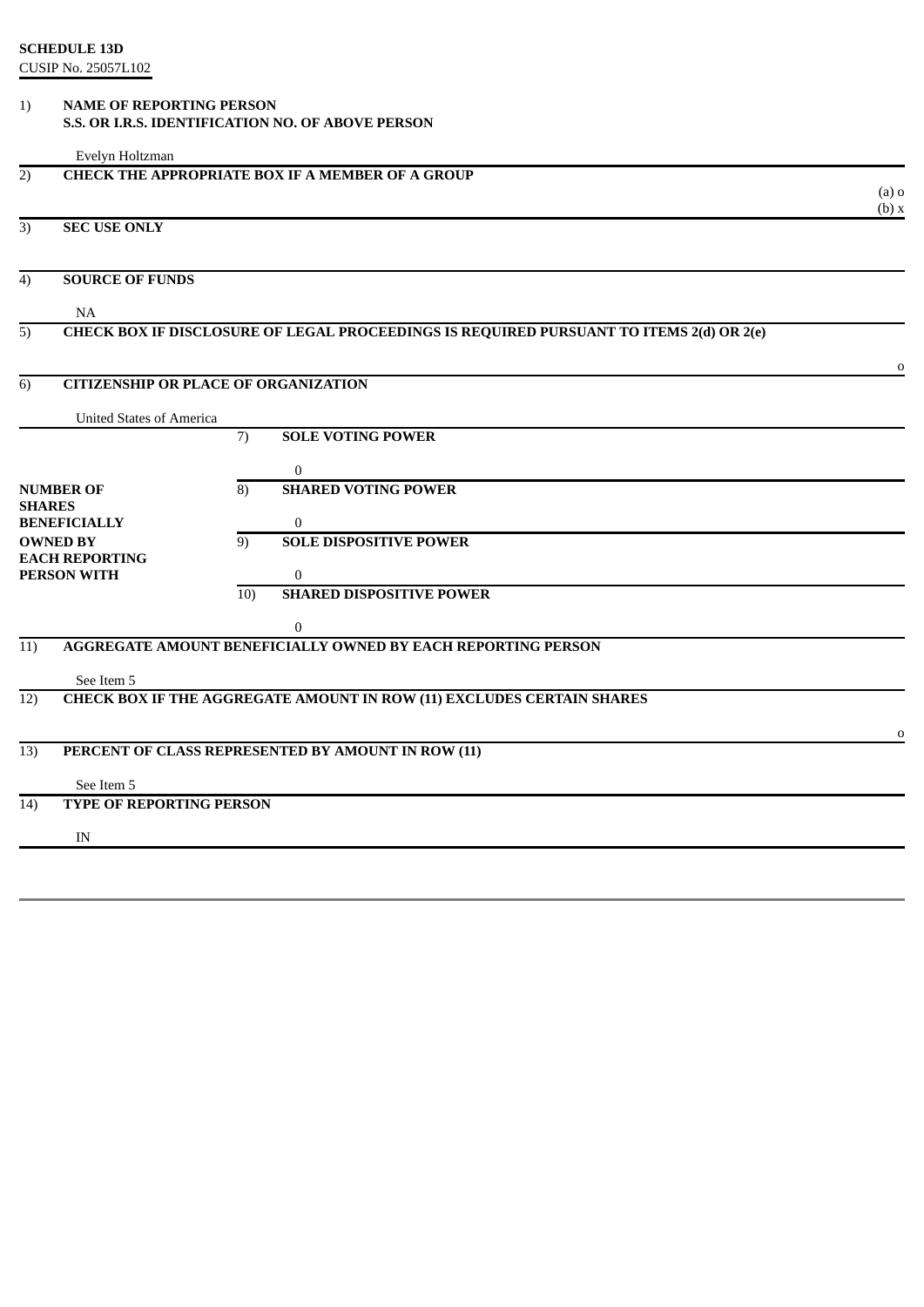# 1) **NAME OF REPORTING PERSON S.S. OR I.R.S. IDENTIFICATION NO. OF ABOVE PERSON**

| Jewelcor Management, Inc. 23-2331228              |                                                         |                                                                                         |                  |  |  |
|---------------------------------------------------|---------------------------------------------------------|-----------------------------------------------------------------------------------------|------------------|--|--|
| 2)                                                | <b>CHECK THE APPROPRIATE BOX IF A MEMBER OF A GROUP</b> |                                                                                         |                  |  |  |
|                                                   |                                                         |                                                                                         | $(a)$ o<br>(b) x |  |  |
| <b>SEC USE ONLY</b><br>3)                         |                                                         |                                                                                         |                  |  |  |
|                                                   |                                                         |                                                                                         |                  |  |  |
| <b>SOURCE OF FUNDS</b><br>4)                      |                                                         |                                                                                         |                  |  |  |
| <b>NA</b>                                         |                                                         |                                                                                         |                  |  |  |
| 5)                                                |                                                         | CHECK BOX IF DISCLOSURE OF LEGAL PROCEEDINGS IS REQUIRED PURSUANT TO ITEMS 2(d) OR 2(e) |                  |  |  |
|                                                   |                                                         |                                                                                         | $\Omega$         |  |  |
| <b>CITIZENSHIP OR PLACE OF ORGANIZATION</b><br>6) |                                                         |                                                                                         |                  |  |  |
| Nevada                                            |                                                         |                                                                                         |                  |  |  |
|                                                   | 7)                                                      | <b>SOLE VOTING POWER</b>                                                                |                  |  |  |
|                                                   |                                                         | 77,800                                                                                  |                  |  |  |
| <b>NUMBER OF</b>                                  | 8)                                                      | <b>SHARED VOTING POWER</b>                                                              |                  |  |  |
| <b>SHARES</b><br><b>BENEFICIALLY</b>              |                                                         | 0                                                                                       |                  |  |  |
| <b>OWNED BY</b>                                   | 9)                                                      | <b>SOLE DISPOSITIVE POWER</b>                                                           |                  |  |  |
| <b>EACH REPORTING</b><br><b>PERSON WITH</b>       |                                                         | 77,800                                                                                  |                  |  |  |
|                                                   | 10)                                                     | <b>SHARED DISPOSITIVE POWER</b>                                                         |                  |  |  |
|                                                   |                                                         | $\Omega$                                                                                |                  |  |  |
| 11)                                               |                                                         | AGGREGATE AMOUNT BENEFICIALLY OWNED BY EACH REPORTING PERSON                            |                  |  |  |
| 77,800 - See Item 5                               |                                                         |                                                                                         |                  |  |  |
| 12)                                               |                                                         | <b>CHECK BOX IF THE AGGREGATE AMOUNT IN ROW (11) EXCLUDES CERTAIN SHARES</b>            |                  |  |  |
|                                                   |                                                         |                                                                                         |                  |  |  |
|                                                   |                                                         |                                                                                         | 0                |  |  |

13) **PERCENT OF CLASS REPRESENTED BY AMOUNT IN ROW (11)**

0.16%

14) **TYPE OF REPORTING PERSON**

CO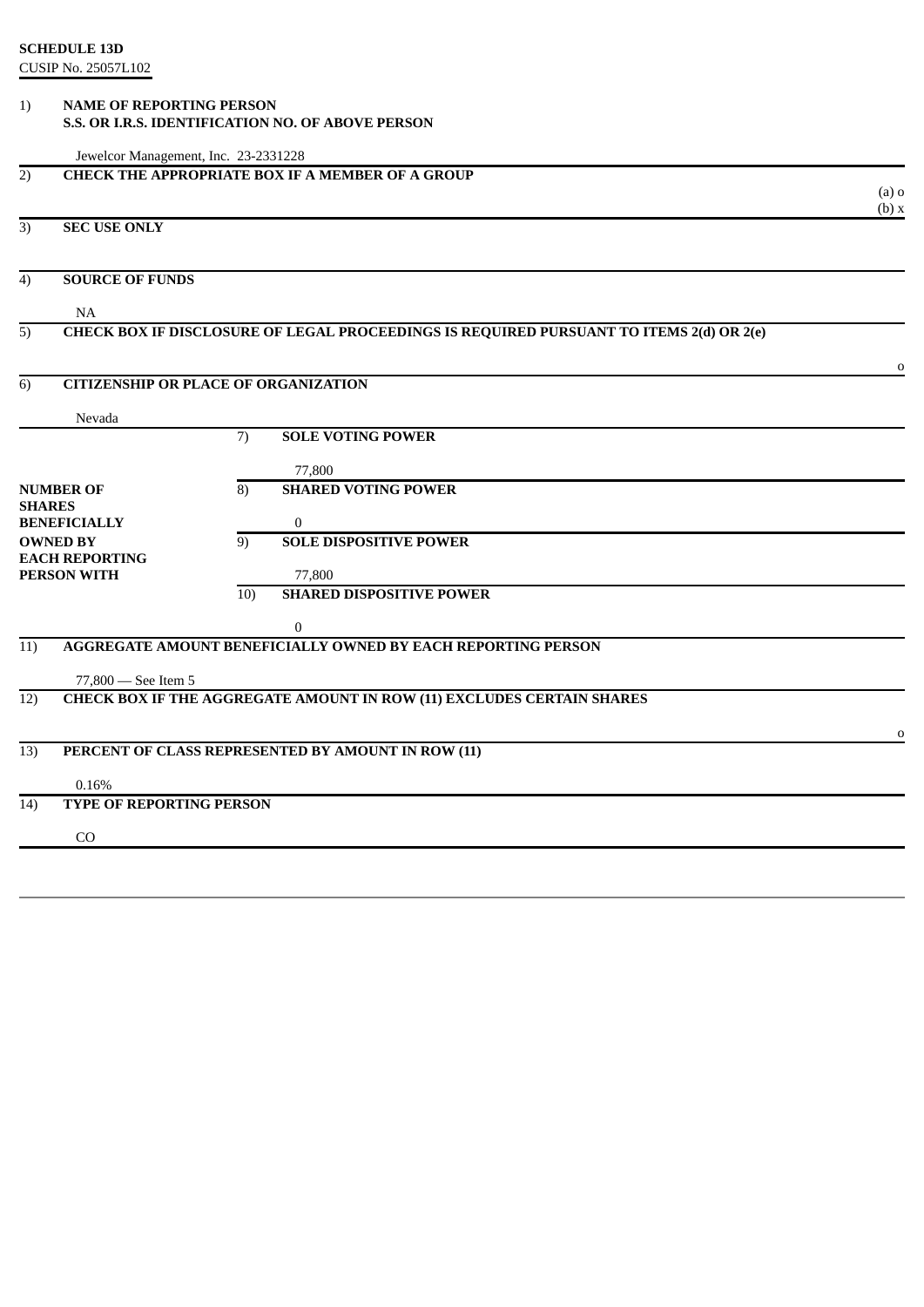This Amendment No. 60 amends and supplements the Schedule 13D, dated November 27, 1998, as amended to date (the "Schedule 13D"), originally filed with the Securities and Exchange Commission by Jewelcor Management, Inc. ("JMI") and others with respect to the common stock, \$.01 par value (the "Common Stock"), of Casual Male Retail Group, Inc., a Delaware corporation (the "Company"). The address of the principal business and principal offices of the Company is 555 Turnpike Street, Canton, Massachusetts, 02021.

### **Item 4. Purpose of Transaction**

Item 4 is hereby amended and supplemented as follows:

On April 28, 2011, JMI executed an Amended and Restated Consulting Agreement with Casual Male Retail Group, Inc., dated as of April 28, 2011, which amends and restates certain portions of the Consulting Agreement as previously amended. On May 2, 2011, Seymour Holtzman executed an Employment Agreement with Casual Male Retail Group, Inc., dated as of April 28, 2011.

## **Item 5. Interest in Securities of the Issuer**

Item 5(a) of the Schedule 13D is hereby amended and supplemented as follows:

As of May 5, 2011, the Reporting Persons, except for JMI, included in this filing may be deemed to be the beneficial owners of 5,653,769 shares of Common Stock, representing an aggregate of approximately 11.45% of the outstanding shares of Common Stock based upon the 47,786,281 shares of Common Stock outstanding as of March 10, 2011 as reported by the Company in its Form 10-K filed on March 18, 2011. Such amount includes options to purchase an aggregate of 1,610,000 shares of Common Stock, all of which are immediately exercisable and are directly beneficially owned by Mr. Holtzman. Such amount also includes 77,800 shares of Common Stock owned by JMI. Mr. Holtzman is an indirect controlling shareholder of JMI.

As of May 5, 2011, JMI beneficially owns 77,800 shares of Common Stock, representing an aggregate of approximately 0.16% of the outstanding shares of Common Stock. Mr. Holtzman is an indirect controlling shareholder of JMI.

As of May 5, 2011, the Reporting Persons beneficially own an aggregate of 5,653,769 shares of Common Stock, representing an aggregate of approximately 11.45% of the outstanding shares of Common Stock based upon the 47,786,281 shares of Common Stock outstanding.

## **Item 6. Contracts, Arrangements, Understandings or Relationships with Respect to Securities of the Issuer**

Item 6 is hereby amended and supplemented as follows:

On April 28, 2011, JMI executed an Amended and Restated Consulting Agreement with Casual Male Retail Group, Inc., dated as of April 28, 2011, which amends and restates certain portions of the Consulting Agreement as previously amended. On May 2, 2011, Seymour Holtzman executed an Employment Agreement with Casual Male Retail Group, Inc., dated as of April 28, 2011.

See Item 7.

## **Item 7. Material to be Filed as Exhibits.**

Exhibit 1. Amended and Restated Consulting Agreement between Jewelcor Management, Inc. and Casual Male Retail Group, Inc. dated as of April 28, 2011.

Exhibit 2. Employment Agreement between Seymour Holtzman and Casual Male Retail Group, Inc. dated as of April 28, 2011 but signed by Seymour Holtzman on May 2, 2011.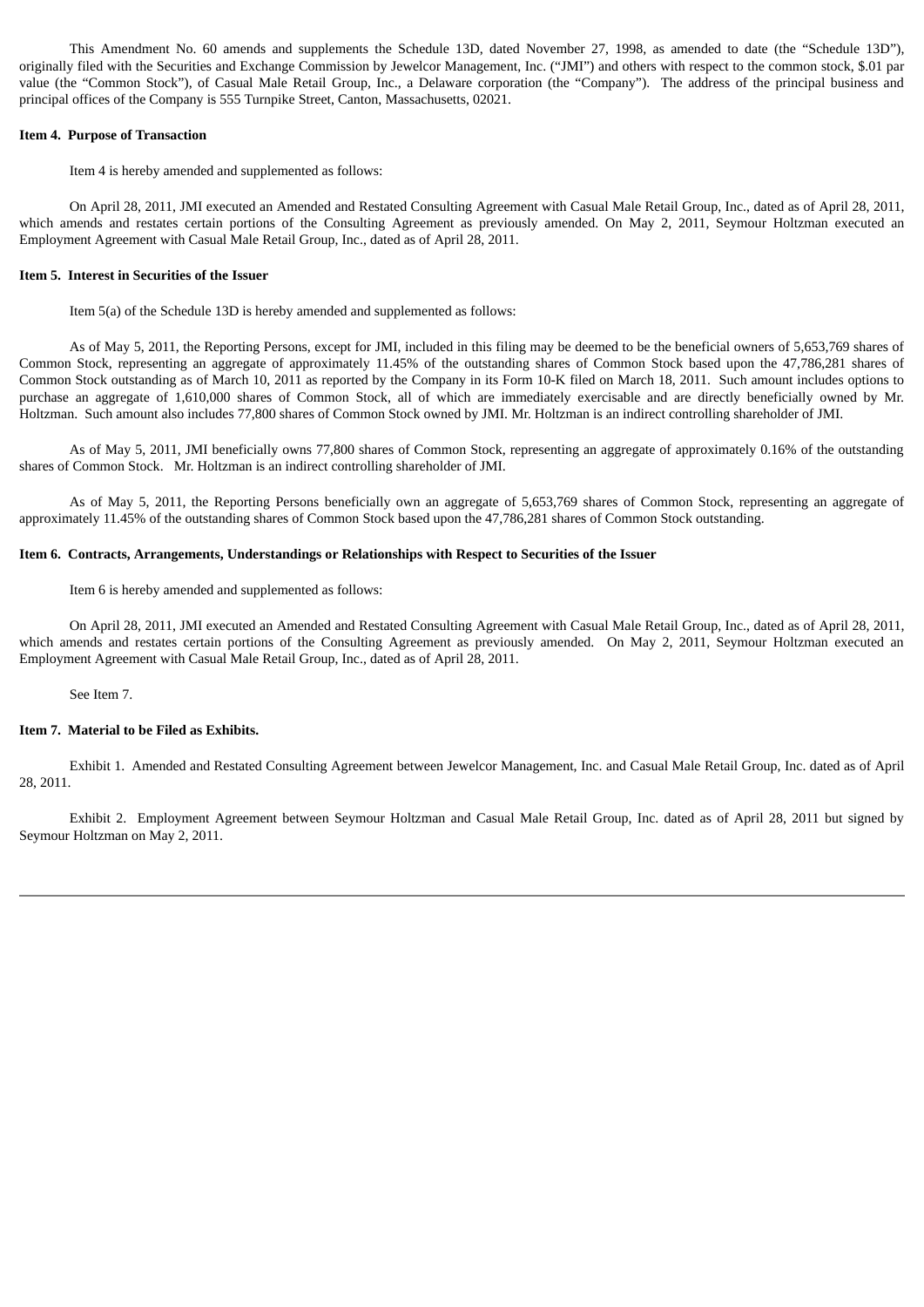# SIGNATURES

After reasonable inquiry and to the best knowledge and belief of the undersigned, the undersigned certify that the information set forth in this Statement is true, complete and correct.

Dated: May 6, 2011

/s/ Seymour Holtzman

Seymour Holtzman

/s/ Evelyn Holtzman Evelyn Holtzman

JEWELCOR MANAGEMENT, INC. By: /s/ Seymour Holtzman Name: Seymour Holtzman Title: President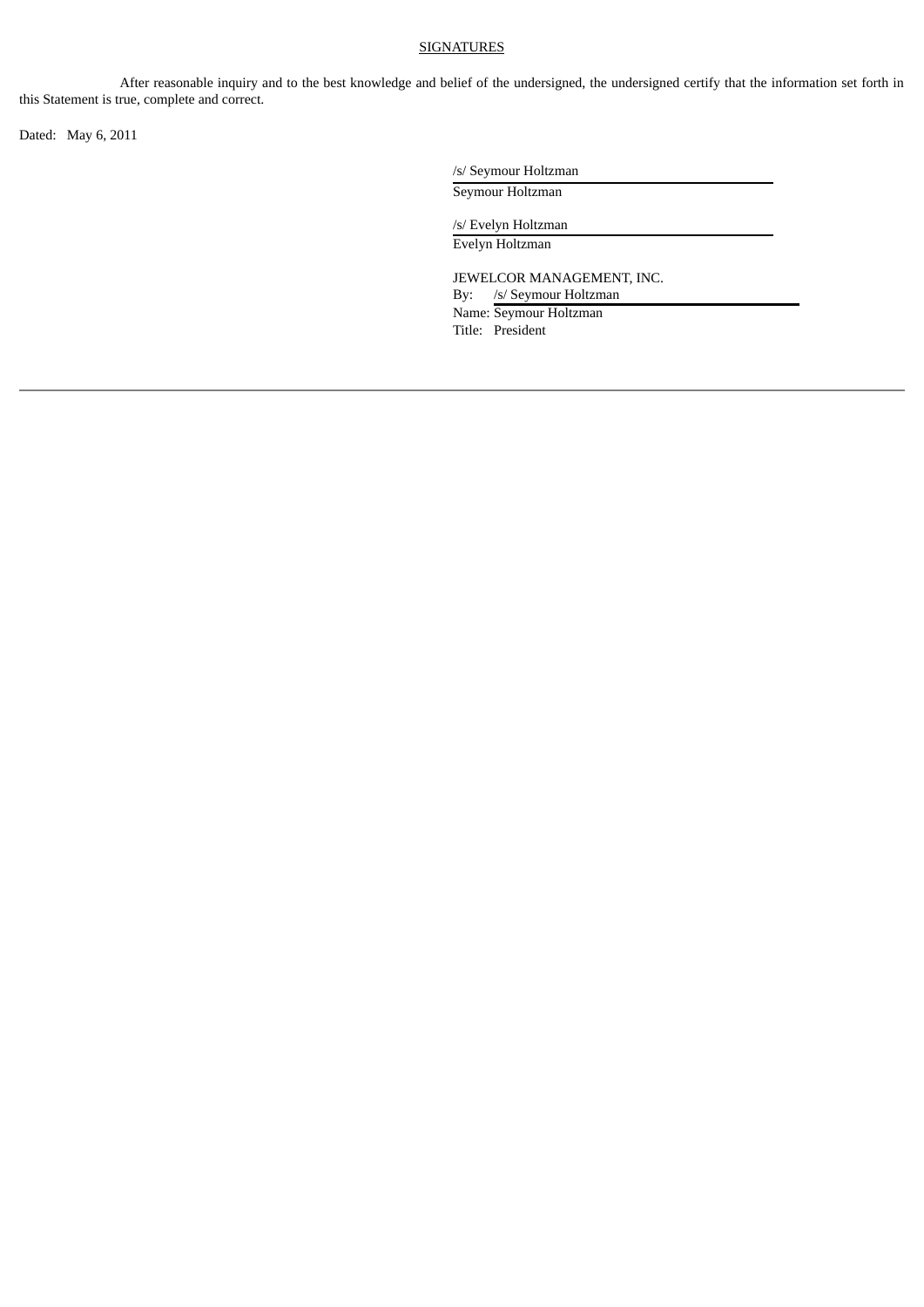## AMENDED AND RESTATED CONSULTING AGREEMENT

This Amended and Restated Consulting Agreement (the "Amended and Restated Agreement") is effective as of April \_\_, 2011 (the "Effective Date"), by and between Casual Male Retail Group, Inc., a Delaware corporation (the "Corporation"), with its principal executive offices located at 555 Turnpike Street, Canton, Massachusetts 02021, and Jewelcor Management, Inc., a Nevada corporation (the "Independent Contractor"), having its principal executive offices located at 100 North Wilkes-Barre Boulevard, Wilkes-Barre, Pennsylvania 18702.

### RECITALS

WHEREAS, the stated term of the Consulting Agreement dated October 28, 1999 between the Corporation and the Independent Contractor (the "Original Consulting Agreement") ended on April 28, 2000; and

WHEREAS, the Corporation confirmed the retention of the Independent Contractor, effective as of April 29, 2000 (the "Agreement") to continue as a consultant to the Corporation to assist the Corporation in developing and implementing a strategic plan for the Corporation and for other related consulting services to which the parties may agree, as described in Section 3 (the "Services"); and

WHEREAS the Independent Contractor agrees to perform the Services for the Corporation under the terms and conditions set forth in this Amended and Restated Agreement, it being expressly understood that the Independent Contractor shall perform Services as an independent contractor and nothing contained herein shall be construed to be inconsistent with this relationship or status; and

WHEREAS, given the passage of time and the numerous amendments to the Agreement, the parties desire to enter into this Amended and Restated Agreement;

NOW, THEREFORE, for and in consideration of the mutual promises and covenants set forth in this Amended and Restated Agreement, and for other good and valuable consideration, the receipt and sufficiency of which are hereby acknowledged, the Corporation and the Independent Contractor hereby agree as follows:

## SECTION ONE

## Representations and Warranties of the Independent Contractor

The Independent Contractor represents, warrants, covenants and agrees that:

(a) the Independent Contractor is a corporation duly organized, validly existing and in good standing under the laws of the State of Nevada and is duly qualified and in good standing as a foreign corporation in each jurisdiction where its performance of Services requires such qualification;

(b) the Independent Contractor has all necessary power and authority to execute and deliver this Amended and Restated Agreement and to perform all of its obligations under this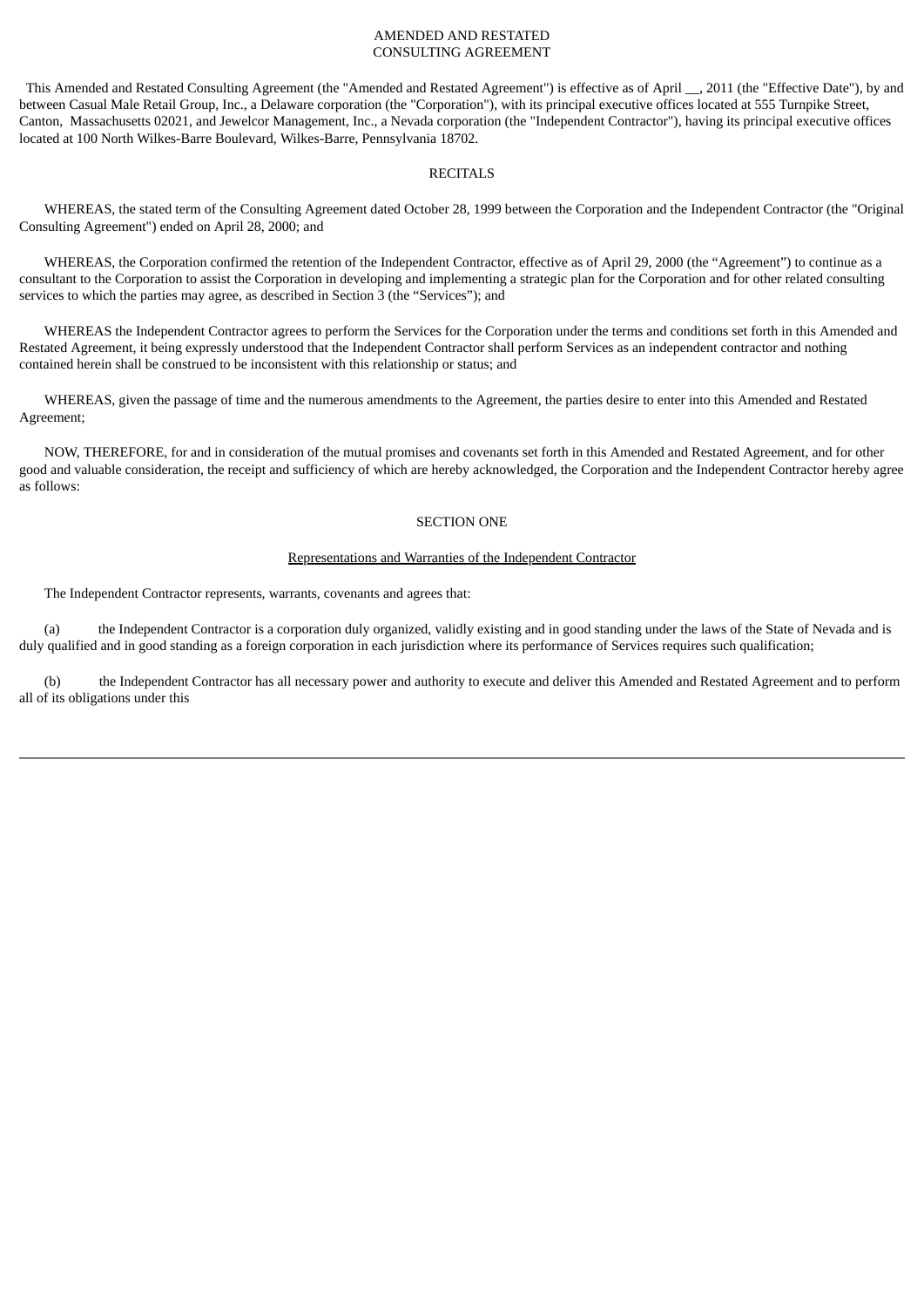(c) this Amended and Restated Agreement has been duly and validly authorized, executed and delivered by the Independent Contractor, and constitutes the valid and binding obligation of the Independent Contractor, and is enforceable against the Independent Contractor in accordance with its terms; and

(d) the execution, delivery and performance by the Independent Contractor of this Amended and Restated Agreement does not (I) violate or conflict with any provision of the Independent Contractor's charter or By-Laws; (2) violate, conflict with, or result in a breach or termination of (or require any consent or approval under) any agreement, license, arrangement or understanding, whether written or oral, to which the Independent Contractor, its agents or employees (or anyone of them) is a party; or (3) violate any law, judgment, decree, order, rule or regulation applicable to the Independent Contractor, its agents or employees (or anyone of them).

## SECTION TWO

### Representations and Warranties of the Corporation

The Corporation represents, warrants, covenants and agrees that:

(a) the Corporation is a corporation duly organized, validly existing and in good standing under the laws of the State of Delaware;

(b) the Corporation has all necessary power and authority to execute and deliver this Amended and Restated Agreement and to perform all of its obligations under this Amended and Restated Agreement;

(c) this Amended and Restated Agreement has been duly and validly authorized, executed and delivered by the Corporation, and constitutes the valid and binding obligation of the Corporation, and is enforceable against the Corporation in accordance with its terms; and

(d) the execution, delivery and performance by the Corporation of this Amended and Restated Agreement does not (1) violate or conflict with any provision of the Corporation's Certificate of Incorporation or By-Laws; (2) violate, conflict with, or result in a breach or termination of (or require any consent or approval under) any agreement, license, arrangement or understanding, whether written or oral, to which the Corporation is a party; or (3) violate any law, judgment, decree, order, rule or regulation applicable to the Corporation.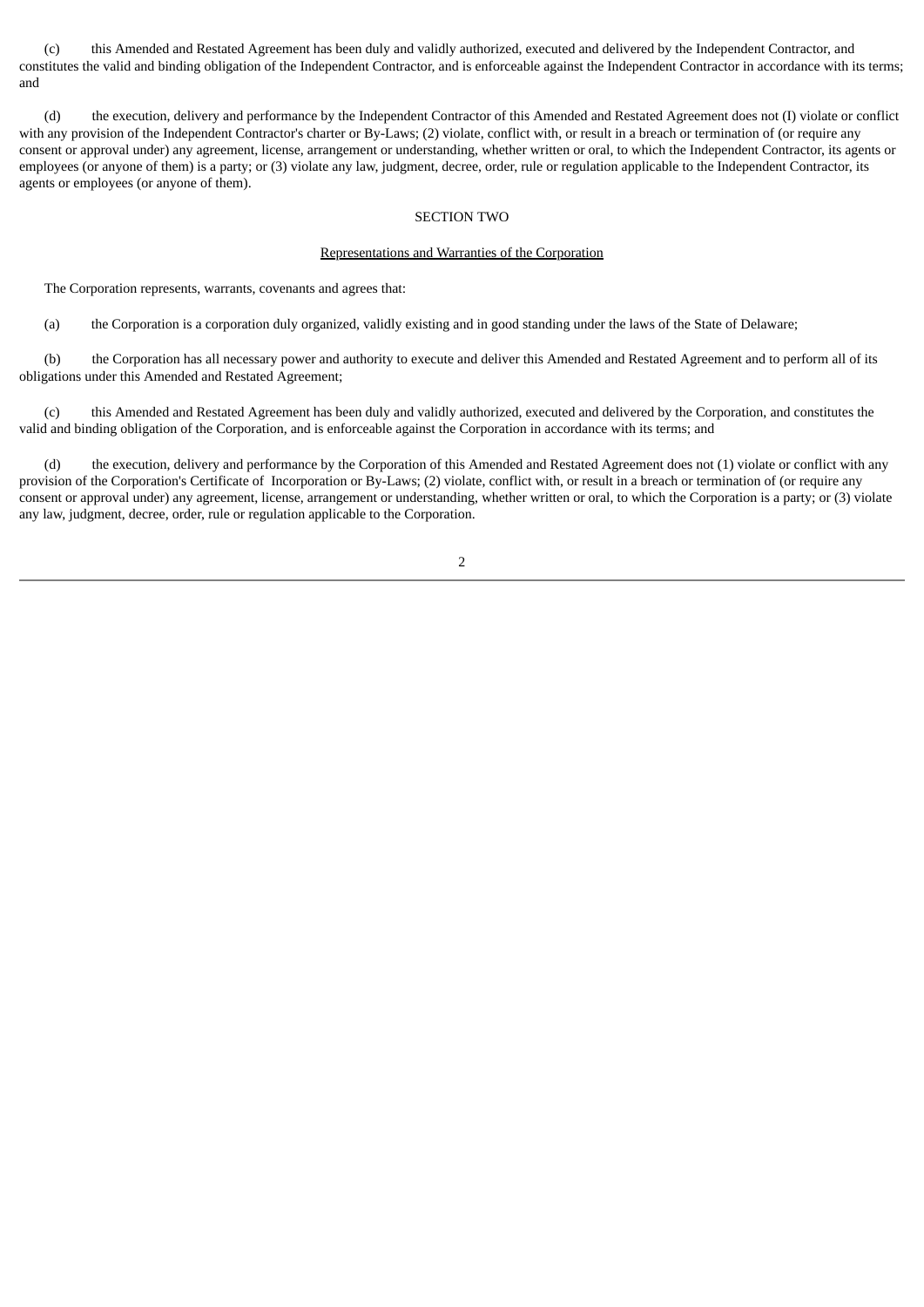## SECTION THREE

## Nature of the Services

From time to time, at the request of the Board of Directors of the Corporation (the "Board") or a Committee of the Board, the Independent Contractor will be responsible, on the Board''s behalf, for overseeing the direction and execution of transactions concerning the strategic direction of the Corporation, including:

- a. any significant acquisitions or dispositions;
- b. any merger, business combination or sale of the Corporation or of substantially all of its assets;
- c. any debt or equity financing and/or refinancing;
- d. any strategic partnering; and
- e. any other major contracts or transactions that the Board deems to be "strategic".

In addition to the foregoing, at the request of the Board or a Committee of the Board, the Independent Contractor shall provide day-to-day advisory and consulting services to the management and Board or the Committee with respect to the Company's on-going operations and the achievement of its planned objectives.

In accordance with the terms and conditions of this Agreement, the Independent Contractor shall, to the extent requested from time to time by the Board or a Committee of the Board, perform consulting services for the benefit of the Corporation with respect to all of the above-listed matters and shall perform such additional services as may be agreed to by both parties.

## SECTION FOUR

#### Compensation and Benefits

Subject to the provisions of this Section 4, the fixed non-bonus consideration to be furnished to the Independent Contractor (or to Seymour Holtzman if the Independent Contractor so directs) by the Corporation for the Services rendered by the Independent Contractor under this Amended and Restated Agreement shall consist of annual compensation of \$551,000, payable in equal monthly installments.

4.1 Subject to Section 16 hereof, the Corporation shall reimburse the Independent Contractor, within thirty (30) days following receipt of documentation that satisfies the Corporation's travel and expense reimbursement policies, but in no event later than the last day of the calendar year following the year in which the expense is incurred and documentation is submitted, an amount in cash equal to the actual and direct cost of all reasonable out-of-pocket expenses incurred by the Independent Contractor in the rendering of Services under this Amended and Restated Agreement. The amount of expenses eligible for reimbursement during one calendar year may not affect the expenses eligible for reimbursement in any other calendar year and the right of the Independent Contractor to reimbursement is not subject to liquidation or exchange for any other benefit. The Independent Contractor hereby acknowledges that it has received in writing, read and understands the Corporation's travel and expense reimbursement policies in effect as of the Effective Date.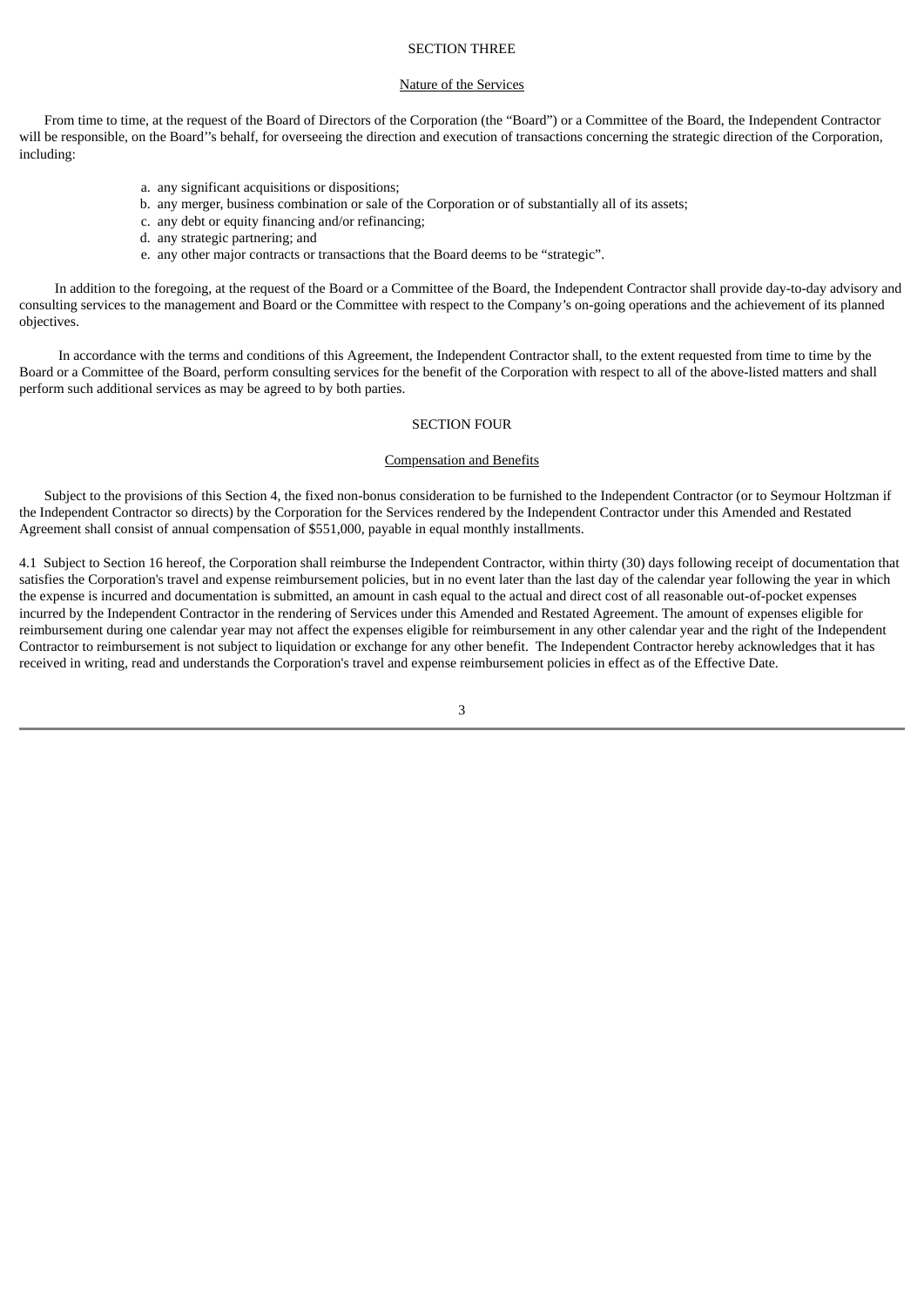4.2. The Independent Contractor is not eligible for participation in any current executive incentive or bonus program of the Corporation. However, the Board, at its own discretion, may choose to award a bonus to Independent Contractor if the Board determines that the Independent Contractor's performance in carrying out its duties (as described in Section 3 of this Amended and Restated Agreement) has been outstanding, substantially exceeding the Board's expectations. In no event shall any discretionary bonus payable to the Independent Contractor pursuant to this Section be paid later than the fifteenth (15<sup>th</sup>) day of the third (3<sup>rd</sup>) month following the year in which the Services were rendered with respect to which the discretionary bonus was determined.

## SECTION FIVE

## Duration

The term of this Amended and Restated Agreement shall expire on April 29, 2013 (the "Expiration Date").

Commencing April 29, 2012, this Agreement shall automatically be extended for an additional one (1) year term on each anniversary date of the Effective Date unless either party shall give the other at least ninety (90) days written notice prior to such anniversary date that it will not extend the Term.

## SECTION SIX

#### Complete Performance

The Independent Contractor agrees to fully perform its Services throughout the term of this Amended and Restated Agreement and further agrees to perform such Services in a manner that fulfills the spirit and purpose of this Amended and Restated Agreement. For the purposes of this Section 6 only, it shall be assumed by the parties that the compensation paid to the Independent Contractor for its Services from the Effective Date through the Expiration Date is earned at the per diem rate of \$1,575 (the "Per Diem Rate"). If the Independent Contractor were to fail or refuse to completely perform its Services hereunder as a result of or based upon circumstances that are within the Independent Contractor's control, the Corporation shall be entitled, upon written demand (the "Penalty Notice"), to receive from the Independent Contractor 150% of the Per Diem Rate to have been earned by the Independent Contractor from the date of the Penalty Notice to the Expiration Date.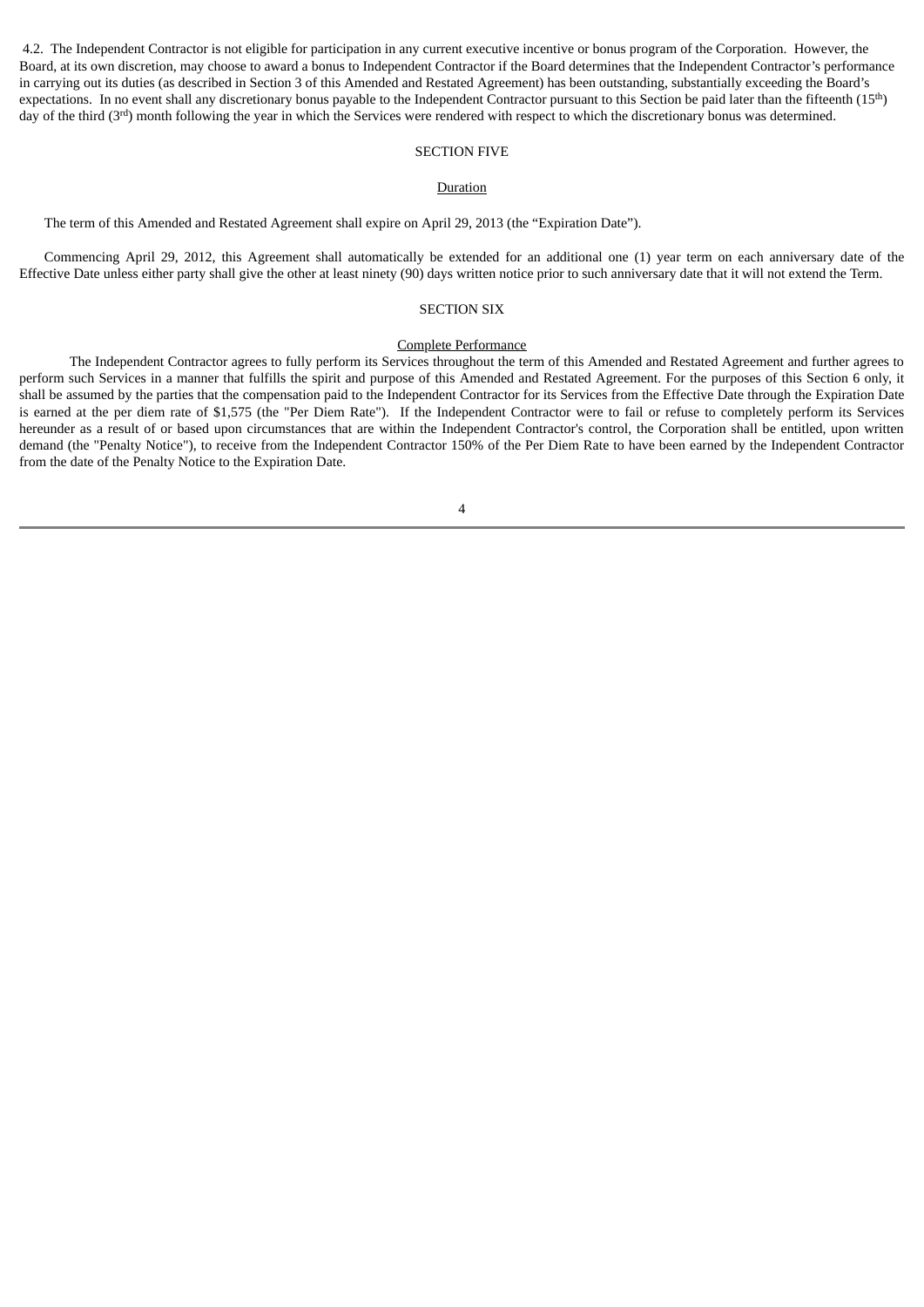### SECTION SEVEN

#### Place of Work

It is understood that the Services shall be rendered primarily from the Independent Contractor's offices in Wilkes-Barre, Pennsylvania and Palm Beach, Florida, but that any approved agent or employee of the Independent Contractor shall, upon request of the Corporation, travel to the Corporation's executive offices located at 555 Turnpike Street, Canton, Massachusetts, or such other places as may be designated by the Corporation.

#### SECTION EIGHT

#### Time Devoted To Work

In performing the Services, the hours that approved agents and employees of the Independent Contractor work on any given day shall be entirely within the Independent Contractor's control and the Corporation shall rely upon the Independent Contractor to determine the number of hours as is reasonably necessary to fulfill the spirit and purpose of this Amended and Restated Agreement.

## SECTION NINE

### Status of Independent Contractor

The Independent Contractor and the Corporation acknowledge and agree that the Independent Contractor shall perform the Services hereunder as an "independent contractor" and not as agent or employee of the Corporation, and nothing herein shall be construed to be inconsistent with this relationship or status. Except as provided herein, it is agreed between the parties hereto that the Independent Contractor is solely responsible for all labor and expenses in connection with the performance of every obligation of the Independent Contractor hereunder. The Independent Contractor assumes the responsibility for furnishing the Services hereunder and shall withhold and pay when due all employment taxes required by federal, state and local laws, including, without limitation, all social security and withholding taxes, and contributions for unemployment and compensation funds. The Independent Contractor acknowledges and understands that the Corporation will not maintain worker's compensation, health or liability insurance on behalf of the Independent Contractor.

## SECTION TEN

#### Materials and Equipment

Except as provided herein, the Independent Contractor shall furnish, at its own expense, all materials and equipment necessary to carry out the terms of this Amended and Restated Agreement.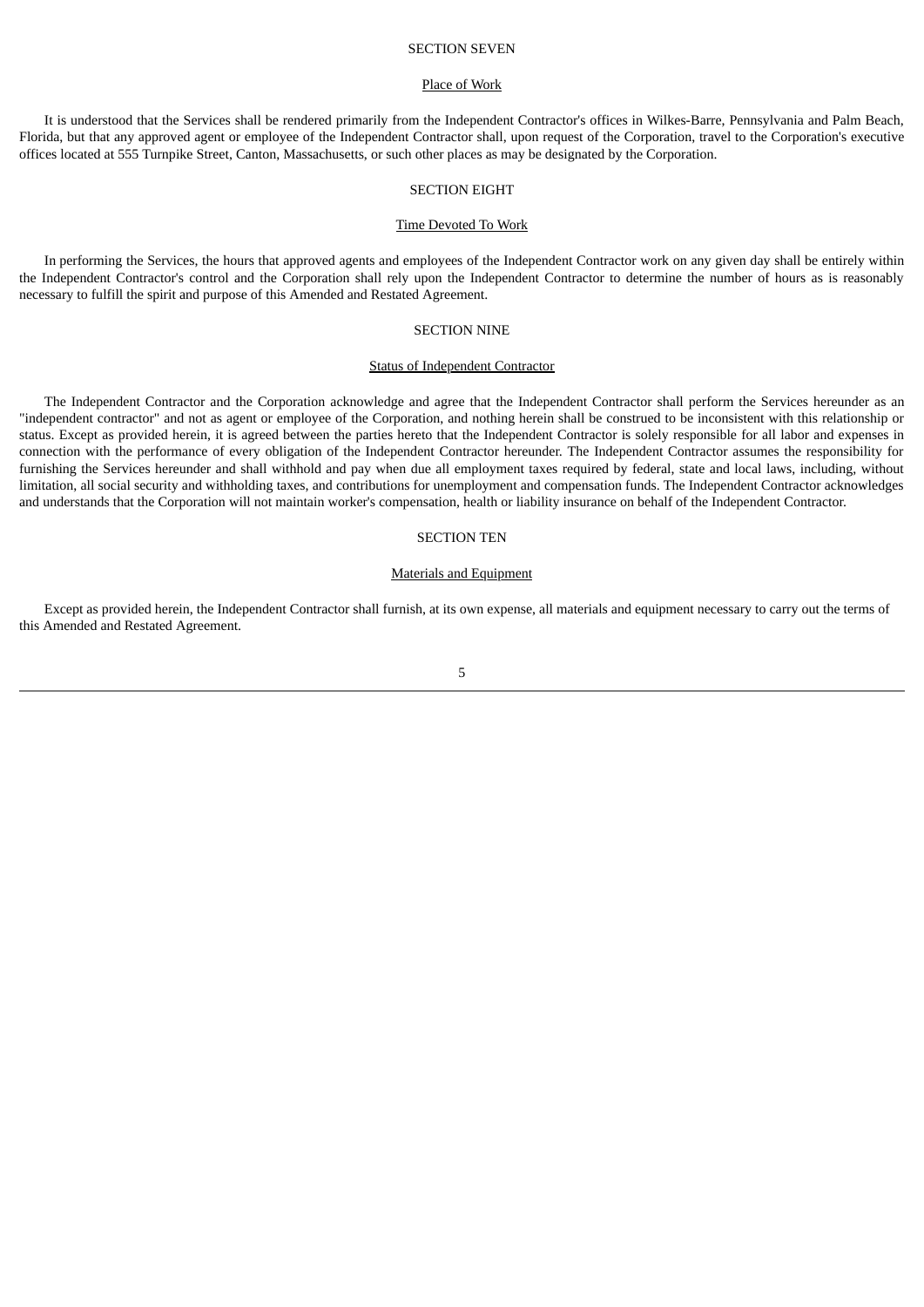### SECTION ELEVEN

#### Work Standards

The Independent Contractor shall adhere to professional standards and shall perform all Services required under this Amended and Restated Agreement in a manner consistent with generally accepted procedural standards.

#### SECTION TWELVE

#### Copyrights and Patents

The Corporation shall own all copyrights and/or patents developed by the Independent Contractor while performing the Services provided under this Amended and Restated Agreement. All improvements, discoveries, ideas, inventions, concepts, trade names, trademarks, service marks, logos, processes, products, computer programs or software, subroutines, source codes, object codes, algorithms, machines, apparatuses, items of manufacture or composition of matter, or any new uses therefore or improvements thereon, or any new designs or modifications or configurations of any kind, or work of authorship of any kind, including without limitation, compilations and derivative works, and techniques (whether or not copyrightable or patentable) conceived, developed, reduced to practice or otherwise made by the Independent Contractor, or any of the Independent Contractor's agents or employees, and in any way related to the rendering of Services under this Amended and Restated Agreement, shall become property of the Corporation. The Independent Contractor agrees to assign, and hereby does assign (and hereby agrees to cause its agents and employees to assign), to the Corporation any and all copyrights, patents and propriety rights in any such invention to the Corporation, together with the right to file and/or own wholly without restrictions applications for United States and foreign patents, trademark registration and copyright registration, and any patent, or trademark or copyright registration issuing thereon.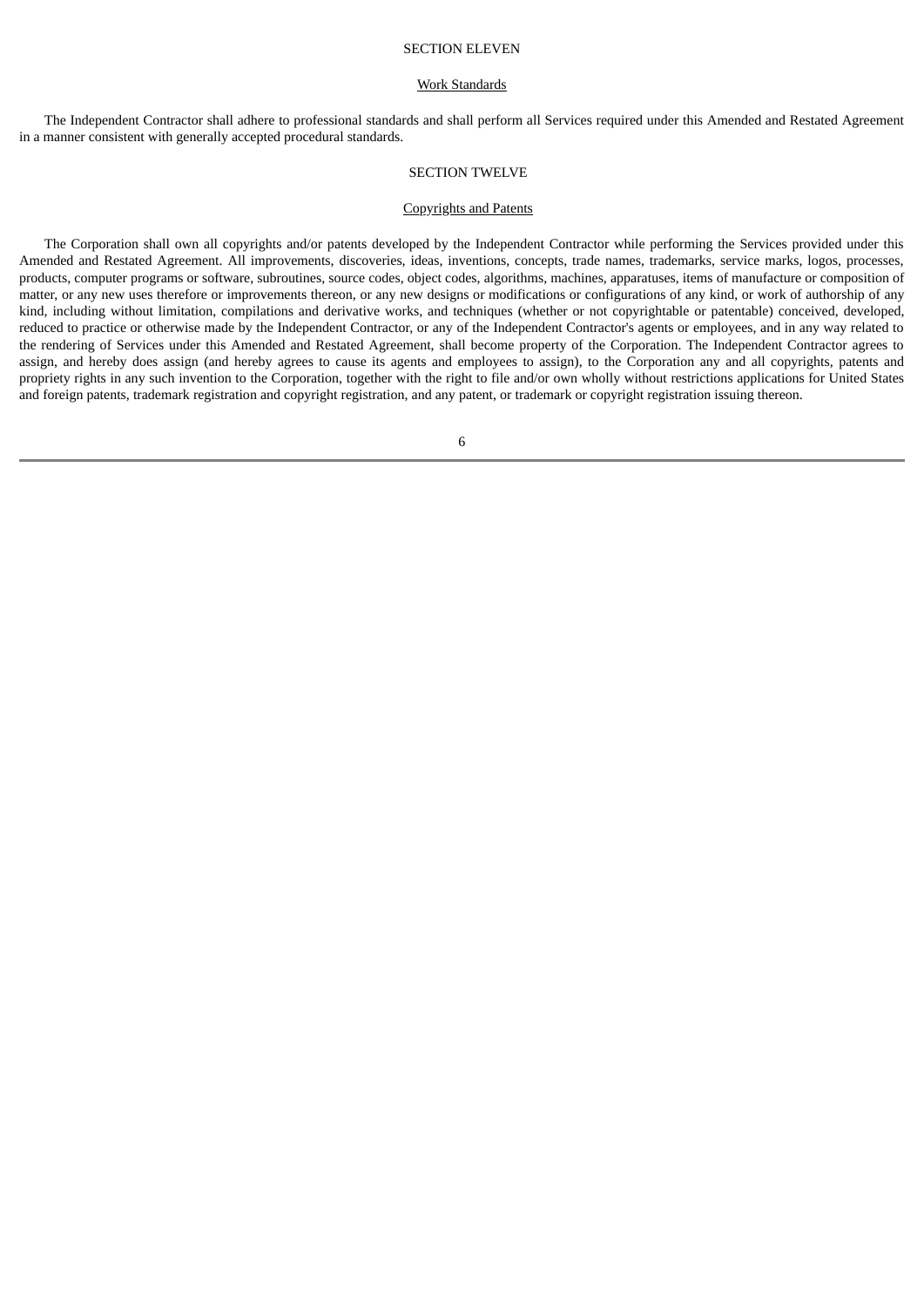## SECTION THIRTEEN

## Privileged and Confidential Information

13.1 The Corporation and the Independent Contractor acknowledge that the Corporation has acquired and developed, and will continue to acquire and develop, information related to its business and its industry which is secret and confidential in character and is and will continue to be of great and unique value to the Corporation and its subsidiaries and affiliates. The term "confidential information" as used in this Amended and Restated Agreement shall mean all trade secrets, propriety information and other data or information (and any tangible evidence, record or representation thereof), whether prepared, conceived or developed by an employee of the Corporation or received by the Corporation from an outside source (including the Independent Contractor), which is in the possession of the Corporation, which is maintained in confidence by the Corporation or any subsidiary or affiliate of the Corporation or which might permit the Corporation or any subsidiary or affiliate of the Corporation or any of their respective customers to obtain a competitive advantage over competitors who do not have access to such trade secrets, proprietary information, or other data or information, including, without limitation, information concerning the Corporation's seasonal product line plans, store and brand image and trade dress developments and strategies, business plans, real estate leasing terms, conditions and plans, occupancy costs, customers, suppliers, designs, advertising plans, marketing plans, merchandising plans, market studies and forecasts, competitive analyses, pricing policies, employee lists, and the substance of agreements with landlords, tenants, subtenants, customers, suppliers and others. The term "confidential information" also includes information that the Corporation has in its possession from third parties, that such third parties claim to be confidential or proprietary, and which the Corporation has agreed to keep confidential. However, the term "confidential information" as used in this Amended and Restated Agreement shall not include information that is generally known to the public or in the trade as a result of having been disclosed by the Corporation in a press release or in a filing by the Corporation with the U.S. Securities and Exchange Commission. The Independent Contractor shall keep and maintain all confidential information in complete secrecy, and shall not use for itself or others, or divulge to others, any knowledge, data or other information relating to any matter which is confidential information relating to the Corporation obtained by the Independent Contractor as a result of its Services, unless authorized in writing by the Corporation in advance of such use or disclosure. All written information made available to the Independent Contractor by the Corporation, which concerns the business activities of the Corporation, shall be the Corporation's property and shall, if requested in writing by the Corporation, be delivered to it on the termination or expiration of this Amended and Restated Agreement.

13.2 The Independent Contractor acknowledges that money alone will not adequately compensate the Corporation for breach of any confidentiality agreement herein and, therefore, agrees that in the event of the breach or threatened breach of such agreement, in addition to other rights and remedies available to the Corporation, at law, in equity or otherwise, the Corporation shall be entitled to injunctive relief compelling specific performance of, or other compliance with, the terms hereof, and such rights and remedies shall be cumulative.

SECTION FOURTEEN

#### Indemnification

14.1 The Independent Contractor shall defend, indemnify and hold harmless the Corporation (including, without limitation, the Corporation's successors, assigns, subsidiaries, affiliates and contractors and their respective officers, directors, employees, agents and other representatives) from and against all liabilities, losses, claims, actions, damages, expenses (including but not limited to attorney's fees), suits and assessments (whether proven or not) based upon or arising out of damage or injury (including death) to persons or property caused by the Independent Contractor in connection with the performance of Services, or based upon any violation of any applicable statute, law, ordinance, code or regulation. The Independent Contractor shall also defend, indemnify and hold harmless the Corporation against all liability and loss in connection with, and shall assume full responsibility for, payment of all federal, state, or local income taxes imposed or required under applicable laws with respect to Services performed and compensation paid the Independent Contractor under this Amended and Restated Agreement.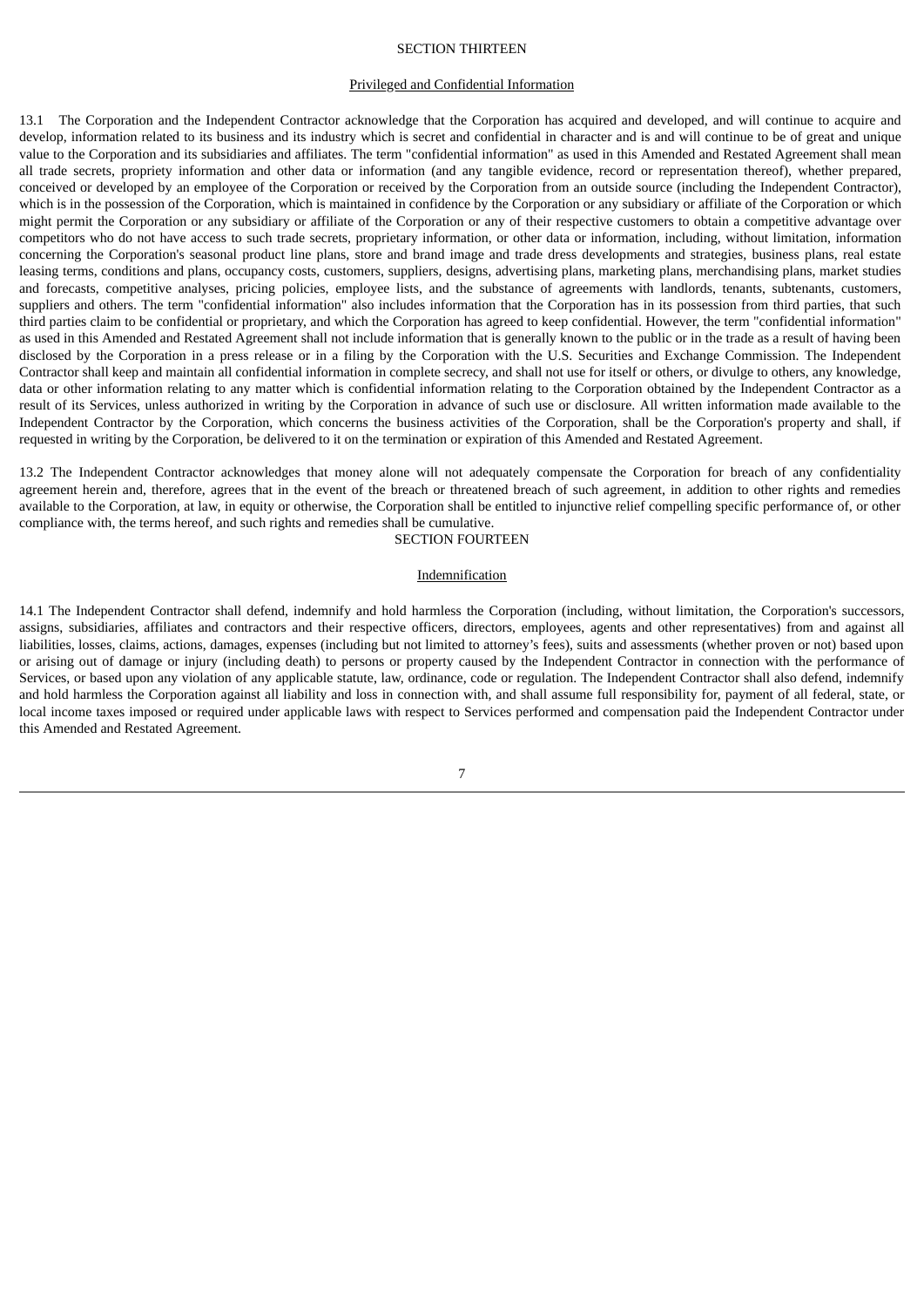14.2 Notwithstanding anything contained in the preceding paragraph, the Corporation shall defend, indemnify and hold harmless the Independent Contractor (including, without limitation, any officers, directors, employees, agents and other representatives of the Independent Contractor and the Independent Contractor's successors, assigns, subsidiaries, affiliates and contractors and their respective officers, directors, employees, agents and other representatives) to the fullest extent allowed by the law from and against all liabilities, losses, claims, actions, damages, expenses (including but not limited to attorney's fees), suits and assessments (whether proven or not) based upon or arising out of damage or injury (including death) to persons or property caused by the Corporation in connection with the Corporation's performance of its obligations under this Amended and Restated Agreement (including, but not limited to, claims based upon the material supplied to the Independent Contractor by the Corporation and utilized by the Independent Contractor in performing the Services), or based upon any violation of any applicable statute, law, ordinance, code or regulation. In the event that the Independent Contractor is made, or threatened to be made, a party to any legal action or proceeding by reason of the fact that the Independent Contractor is or was an independent contractor of the Corporation or serves or served any entities in any capacity at the Corporation's request, the Independent Contractor shall be indemnified by the Corporation and to the extent permitted by law, such indemnification shall include payment by the Corporation, in advance of the final disposition of a civil or criminal action, suit or proceedings, of expenses incurred by the Independent Contractor (including, but not limited to attorney's fees) in defending such action, suit or proceeding upon receipt of any undertaking by or on behalf of the Independent Contractor to repay such payment if it shall be ultimately concluded that the Independent Contractor is not entitled to

## SECTION FIFTEEN

#### Compliance with Laws

The parties agree that all obligations to be performed by the parties under this Amended and Restated Agreement shall be performed in compliance with all then applicable federal, state and local laws and regulations.

#### SECTION SIXTEEN

#### **Approvals**

16.1 In addition to approvals required by other Sections of this Amended and Restated Agreement, the Independent Contractor shall seek to obtain the Corporation's written approval in advance of all expenditures in excess of four thousand dollars (\$4,000.00) incurred in connection with the rendering of Services and for which the Independent Contractor seeks reimbursement from the Corporation. In addition, all estimates presented to the Corporation by the Independent Contractor for the Corporation's consideration and/or approval shall be carefully prepared and shall be based upon reasonable assumptions using the Independent Contractor's best judgment.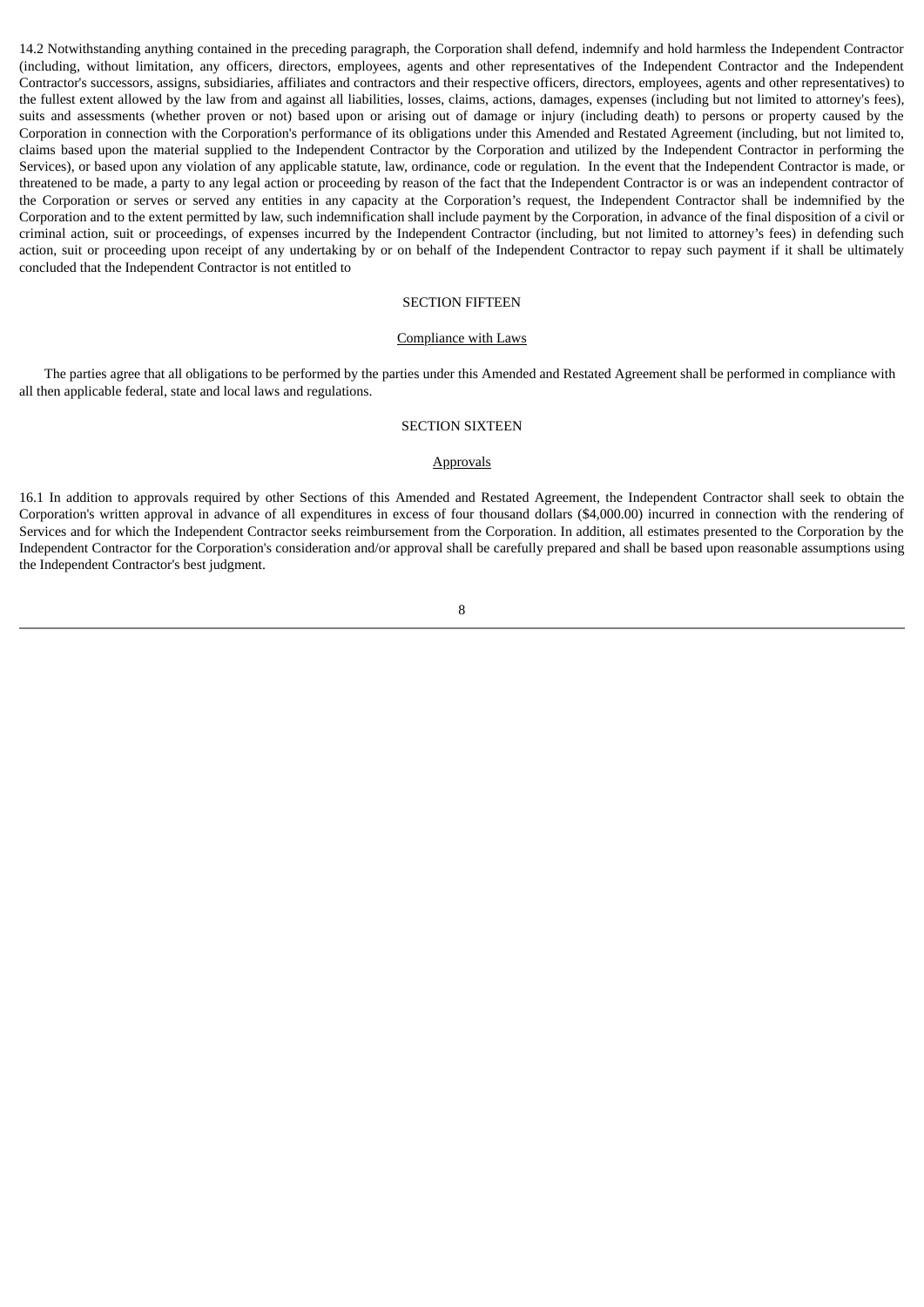16.2 All approvals by the Corporation must be in writing and shall be sought from the President and Chief Executive Officer of the Corporation, or such other person that the Board may designate in writing from time to time. As of the date of this Amended and Restated Agreement the President and Chief Executive Officer of the Corporation is David Levin. If the Corporation fails to approve in writing any matter submitted for approval within fifteen (15) days from the date of its submission, then the matter submitted for approval shall be deemed to be disapproved.

## SECTION SEVENTEEN

#### **Notices**

All notices and other communications required or permitted to be given under this Amended and Restated Agreement by one party to another shall be in writing and the same shall be deemed effective when delivered (i) in person, (ii) by United States certified or registered first class or priority mail, return receipt requested, (iii) by nationally-recognized overnight delivery or courier service, or (iv) by facsimile transmission 781-828-3221 for the Corporation, and 570-820-7014 for the Independent Contractor), and addressed to the party's principal offices set forth on page one of this Amended and Restated Agreement, or at such other address or facsimile telephone number as may be designated in writing by such party to the other in accordance with the requirements of this Section 17.

#### SECTION EIGHTEEN

## Governing Law

The place of this Amended and Restated Agreement, its status, or forum is at all times in the County of Norfolk, Commonwealth of Massachusetts, in which County and Commonwealth all matters, whether sounding in contract or in tort relating to the validity, construction, interpretation, and enforcement of this Amended and Restated Agreement, shall be determined. This Amended and Restated Agreement shall be construed and enforced according to the laws of Massachusetts without regard to its principles of conflicts of laws. Any action on the Amended and Restated Agreement or arising out of its terms and conditions shall be instituted and litigated in the courts of the Commonwealth of Massachusetts. In accordance, the parties submit to the jurisdiction of the courts of the Commonwealth of Massachusetts. The prevailing party in any such litigation shall be entitled to recover its reasonable attorneys' fees in addition to any damages that may result from a breach of this Amended and Restated Agreement.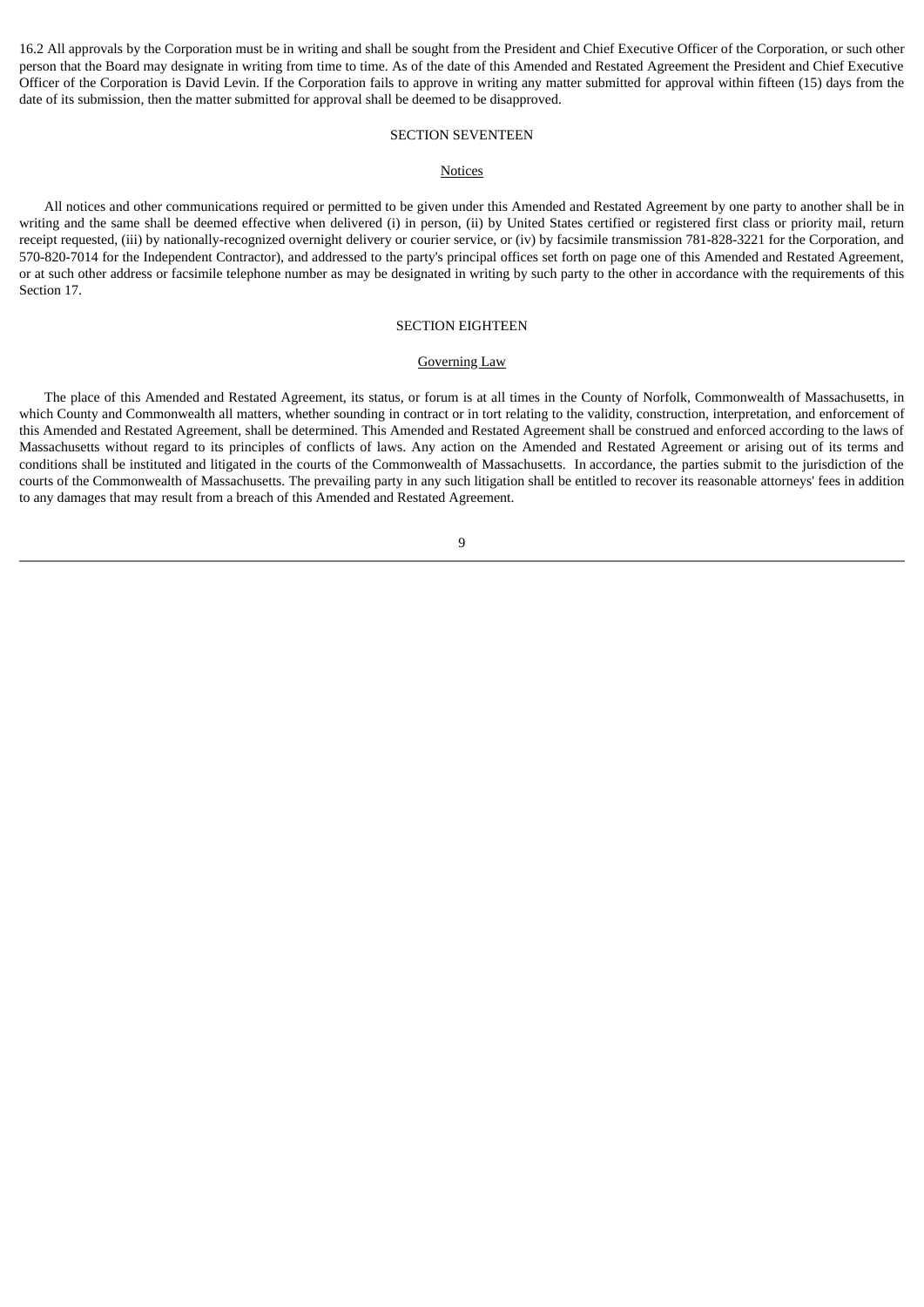## SECTION NINETEEN

### **Miscellaneous**

This Amended and Restated Agreement may not be modified, amended, or waived, except by a writing executed by both parties hereto. This Amended and Restated Agreement, and all attached or referenced schedules, exhibits and attachments, constitutes the full and entire understanding and agreement between the two parties with regard to the subject matter hereof and supersedes all prior agreements and understandings, whether written or oral, relating to the subject matter. The section headings herein are for convenience of reference only, are not part of this Amended and Restated Agreement and shall have no effect on the interpretation of this Amended and Restated Agreement or the provisions hereof. Neither this Amended and Restated Agreement nor any interest therein, or claim thereunder, shall be assigned or transferred by the Independent Contractor to any party or parties. If any provision of this Amended and Restated Agreement shall to any extent be invalid or unenforceable, such invalid or unenforceable provision shall be reformed to the extent required to make it valid and enforceable to the maximum extent possible under law, and the remainder of this Amended and Restated Agreement shall not be affected thereby, with each provision hereof being valid and enforceable to the fullest extent permitted by law. This Amended and Restated Agreement shall be binding upon, and inure to the benefit of, the parties and their respective successors and permitted assigns. This Amended and Restated Agreement may be executed in one or more counterparts, each of which shall be deemed an original and all of which together shall constitute one and the same agreement.

IN WITNESS WHEREOF, the parties have signed, sealed and delivered this Amended and Restated Consulting Agreement in duplicate, each of which is deemed an original, as of the Effective Date.

#### JEWELCOR MANAGEMENT, INC.

By:

Seymour Holtzman April \_\_\_\_, 2011

CASUAL MALE RETAIL GROUP, INC.

By:

David A. Levin April \_\_\_, 2011

By:

Dennis R. Hernreich April \_\_\_, 2011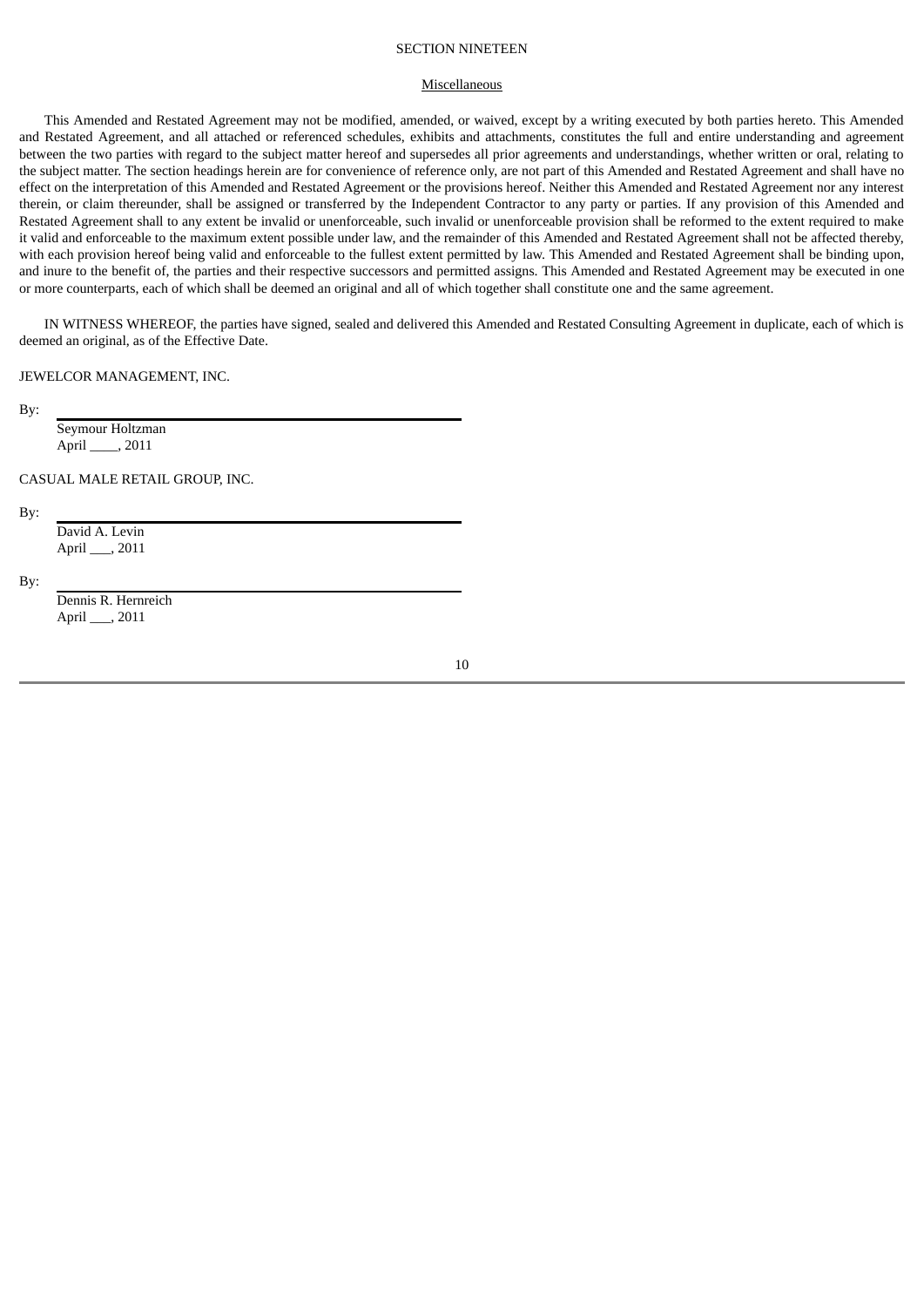## **EMPLOYMENT AGREEMENT**

This Employment Agreement ("Agreement") is made as of April 28, 2011 between CASUAL MALE RETAIL GROUP, INC., a Delaware corporation with an office at 555 Turnpike Street, Canton, Massachusetts, 02021 (the "Company"), and SEYMOUR HOLTZMAN (the "Executive") having an address at 306 Chilean, Palm Beach, FL 33480-4632.

### WITNESSETH:

WHEREAS, the Executive was made an employee of the Company by resolution of the Board of Directors on May 25, 2001. The Executive has been a director since April 7, 2000 and the Chairman of the Board since April 11, 2000 and has served in that role continuously since that date;

NOW, THEREFORE, in consideration of the promises and the mutual promises, representations and covenants herein contained, the parties hereto agree as follows:

## 1. EMPLOYMENT

The Company hereby employs Executive and Executive hereby accepts such employment, subject to the terms and conditions herein set forth. Executive reports to the Board of Directors of the Company (the "Board of Directors").

## 2. TERM

The term of employment under this Agreement (the "Term of Employment") shall be effective as of the date above written (the "Effective Date") and shall continue until April 29, 2013, subject to prior termination in accordance with the terms hereof. Commencing April 29, 2012, this Agreement shall automatically be extended for an additional one (1) year term on each anniversary date of the Effective Date unless either party shall give the other at least ninety (90) days written notice prior to such anniversary date that it will not extend the Term of Employment.

## 3. COMPENSATION

During the Term of Employment, as compensation for the employment services to be rendered by Executive hereunder, the Company agrees to pay to Executive, and Executive agrees to accept, an annual base salary of Twenty-Four Thousand and 00/100 Cents (\$24,000.00), payable in equal bi-weekly installments in accordance with Company's payroll practice.

## 4. EXPENSES

The Company shall pay or reimburse Executive, in accordance with the Company's policies and procedures and upon presentment of suitable vouchers, for all reasonable business and travel expenses, which may be incurred or paid by Executive during the Term of Employment in connection with his employment hereunder. Executive shall comply with such restrictions and shall keep such records as the Company may reasonably deem necessary to meet the requirements of the Internal Revenue Code of 1986, as amended from time to time, and regulations promulgated thereunder.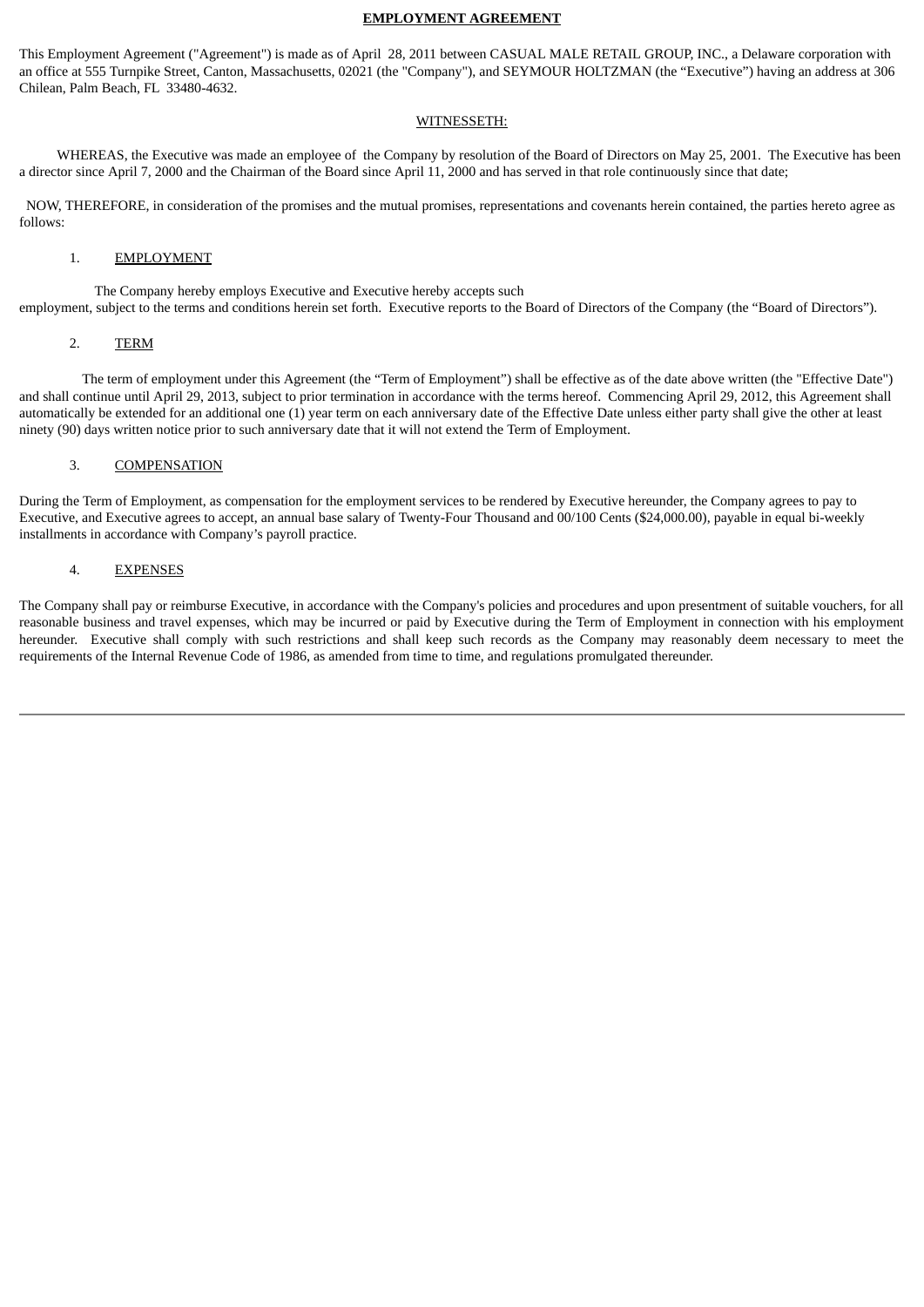## 5. OTHER BENEFITS

(a) During the Term of Employment, Executive shall be entitled to participate in and receive any benefits customarily provided by the Company to its management (including any profit sharing, pension, 401(k), short and long-term disability insurance, medical and dental insurance and group life insurance plans in accordance with and subject to the terms of such plans, including, without limitation, any eligibility requirements contained therein), all as determined from time to time by the Compensation Committee of the Board of Directors in its discretion.

(b) The Company will maintain directors and officers liability insurance coverage (which shall include employment practices liability coverage) in a commercially reasonable amount, consistent with prior practice, to indemnify Executive from any claims made against him in his capacity as Executive.

(c) It being the intent of the Company to provide maximum protection available under the law to its officers and directors, the Company shall indemnify the Executive for any of his actions or omissions in his capacity as an officer or director of the Company or any subsidiary or affiliate of the Company, to the full extent the Company is permitted or required to do so by the General Company Law of Delaware as the same exists or hereafter may be amended. Such indemnification shall include payment by the Company, in advance of the final disposition of a civil or criminal action, suit or proceedings, of expenses incurred by Executive, in his capacity as an officer or director of the Company or any subsidiary or affiliate of the Company, in defending any such action, suit or proceeding upon receipt of an undertaking by or on behalf of Executive to repay such payment if it shall ultimately be determined that he is not entitled to be indemnified by the Company. The Company may accept any such undertaking without reference to the financial ability of the Executive to make such repayment. As used in this paragraph, the term Executive includes his heirs, executors, and administrators.

## 6. DUTIES

(a) Executive shall perform such duties and functions as the Board of Directors shall from time to time determine and Executive shall comply in the performance of his duties with the policies of, and be subject to the direction of, the Board of Directors.

(b) During the Term of Employment, Executive shall perform the duties assigned to him with fidelity and to the best of his ability. Notwithstanding anything herein to the contrary, and subject to the foregoing, Executive may engage in other activities so long as such activities do not unreasonably interfere with Executive's performance of his duties hereunder.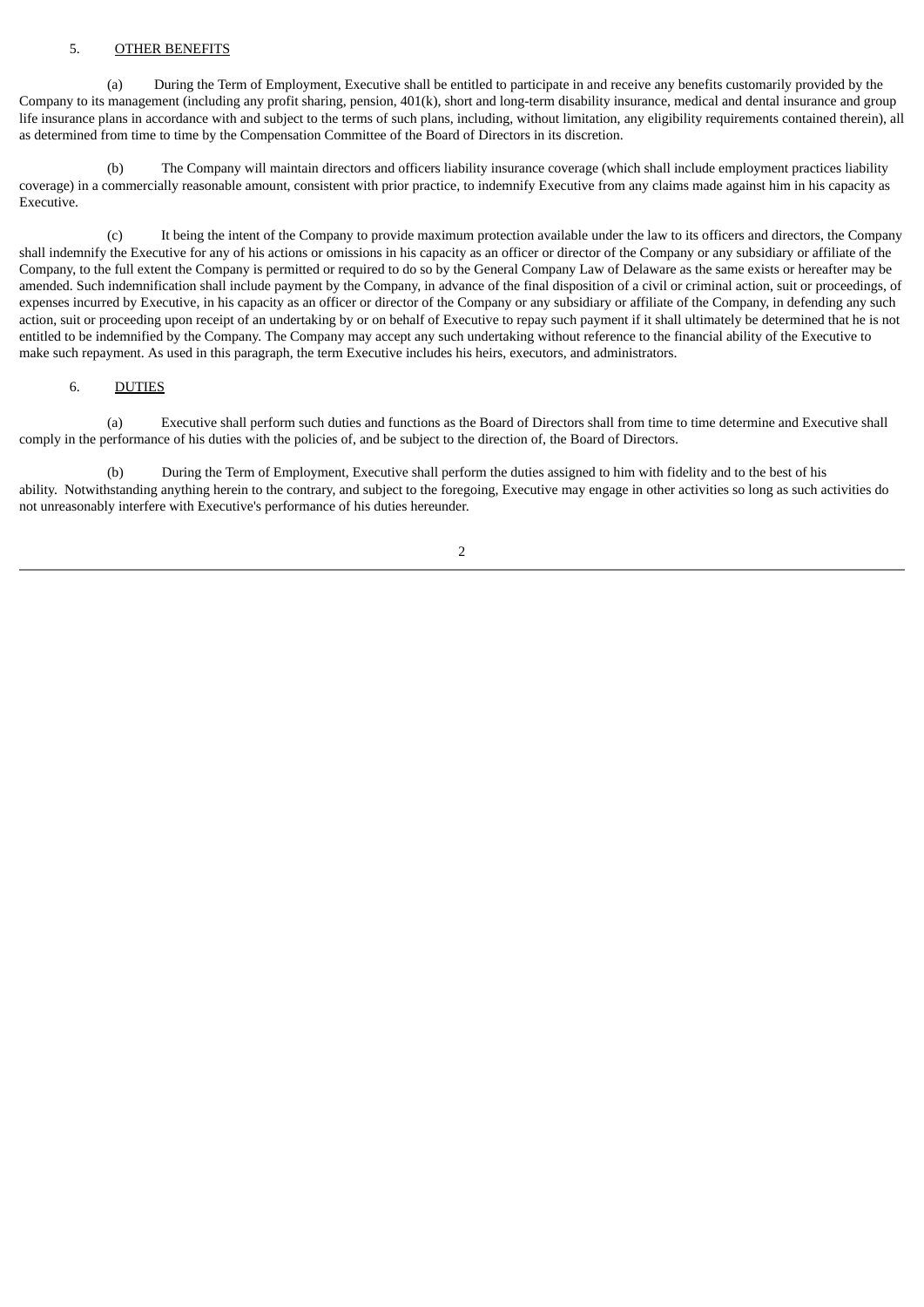(c) Executive shall perform his duties primarily in Wilkes-Barre, PA and/or Palm Beach, Florida or at such location as may be designated from time to time by the Board of Directors. Notwithstanding the foregoing, Executive shall perform such services at such other locations as may be required for the proper performance of his duties hereunder, and Executive recognizes that such duties may involve travel.

(d) Nothing in this paragraph 6 or elsewhere in this Agreement shall be construed to prevent Executive from investing or trading in nonconflicting investments as he sees fit for his own account, including real estate, stocks, bonds, securities, commodities or other forms of investments, provided such activities do not unreasonably interfere with Executive's performance of his duties hereunder.

## 7. AMENDMENT OR ALTERATION

No amendment or alteration of the terms of this Agreement shall be valid unless made in writing and signed by both of the parties hereto.

## 8. GOVERNING LAW

This Agreement shall be governed by, and construed and enforced in accordance with the substantive laws of The Commonwealth of Massachusetts, without regard to its principles of conflicts of laws.

### 9. SEVERABILITY

The holding of any provision of this Agreement to be invalid or unenforceable by a court of competent jurisdiction shall not affect any other provision of this Agreement, which shall remain in full force and effect.

## 10. NOTICES

Any notices required or permitted to be given hereunder shall be sufficient if in writing, and if delivered by hand or courier, or sent by certified mail, return receipt requested, to the addresses set forth above or such other address as either party may from time to time designate in writing to the other, and shall be deemed given as of the date of the delivery or of the placement of the notice in the event mail.

## 11. WAIVER OR BREACH

It is agreed that a waiver by either party of a breach of any provision of this Agreement shall not operate, or be construed as a waiver of any subsequent breach by that same party.